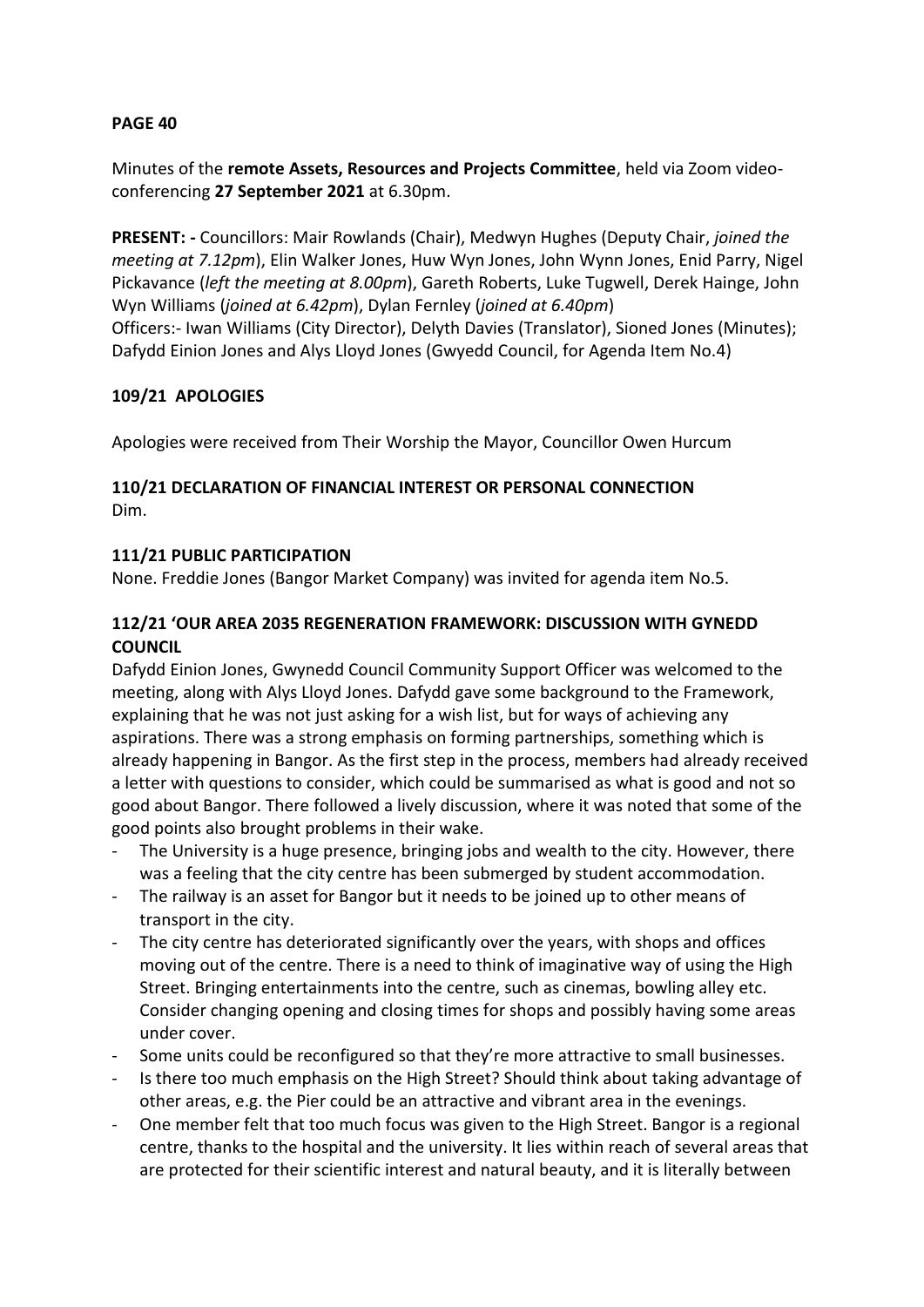the mountains and the sea. While proud to be multi-cultural, it is also the most Welsh city in the world. "Let is celebrate what we've got!"

- One thing everyone agreed on was that is it the people that are Bangor's biggest asset. Several community groups were mentioned, groups that have done excellent work in the past e.g. Maesgeirchen Partnership, The People of Bangor Community Group, Friends of Bangor Garth Pier; these have been responsible for organising large and small events in Bangor such as the Carnival. Funding is a constant problem and the Regeneration Department could help with writing bids for external funding.
- Need to think about partnerships/ systems that have worked well in the past and consider using these in a more efficient way or build new partnerships. It was also stressed that the residents of Bangor need to be included in discussions as well.

Dafydd thanked everyone for their valuable comments. He said that the intention was to include more ideas from the public over the next few weeks. He said that members were welcome to send any further comments to him.

## **113/21 BANGOR MARKET PROPOSALS: DISCUSSION**

Freddie Jones from the Bangor Market Company was welcomed to the meeting. Bangor Market Company will be responsible, with the Council, for co-ordinating the work of setting up a new market. Freddie talked about the company's background as well as the legal context. Bangor Market Company is now keen to organise a market in Bangor once more, in order to attract much needed footfall to the city.

Two proposals had been received from companies expressing an interest in running the market and members had already seen and discussed these in a previous meeting. Following discussion, there was a consensus for the favoured option. Everyone was enthusiastic about the prospect of having a market in Bangor again but there were one or two concerns -

- the layout of the market will need to be planned carefully so that it doesn't intrude too much on nearby shops
- consideration will have to be given to parking for the vehicles coming with the market
- the Council's language policy will need to be made clear to operators

Freddie Jones agreed with the Council's favoured option and said that he was looking forward to working with the Council on setting up the market.

# **114/21 'WELCOME TO BANGOR' PROJECT UPDATE**

Councillor Pickavance had led on the campaign to upgrade the 'Welcome to Bangor' sign on the Llandygai approach to the city. A new sign had been designed and members had been sent two versions of it for their consideration. Cllr Pickavance explained that the idea was to move the sign further down from its present location, and to improve that area generally by placing the sign on a low wall, surrounded by raised beds, trees and benches. The preparatory work had been a partnership effort and several applications for grant funding had been made with some success, to e.g. the Conwy Valley Railway Fund, Môn a Menai, Keep Wales Tidy. The cost of one sign is around £650 and the intention is to replace the signs at the other two approaches to Bangor as well.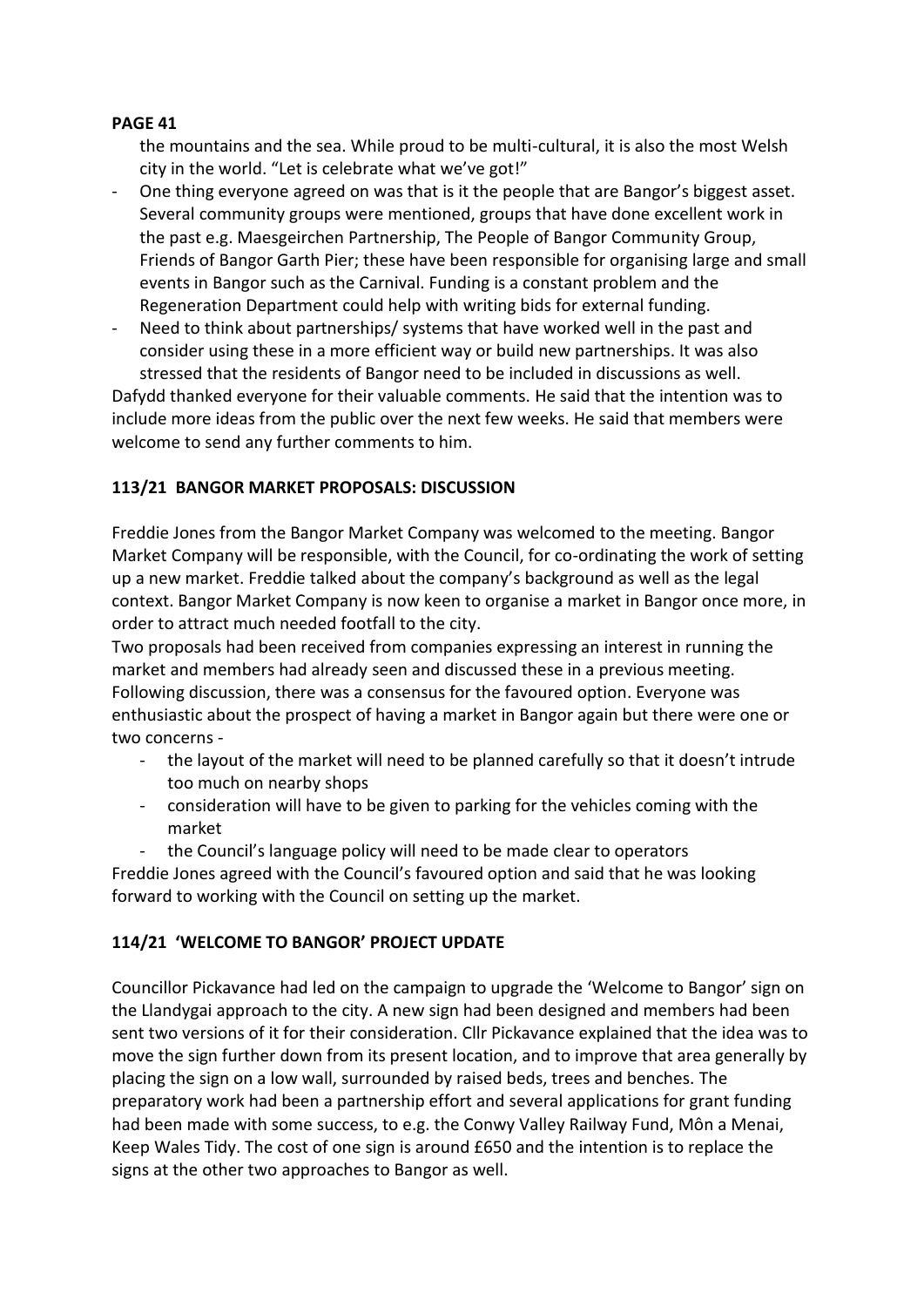The information was noted and Cllr Pickavance was thanked for his efforts. The final design would need to be approved and members also expressed their willingness to help in a practical way when appropriate, e.g. planting flowers etc.

This led to a general discussion about signage in the City, especially to direct people to the Pier, as it was believed that the present signs are not very clear. A suggestion was made to erect a sign that would direct people to the car park by the Crossville Club so that they could walk from there to the Pier.

# **115/21 MAESTRYFAN COMMUNITY PROJECT UPDATE**

Councillor Elin Walker Jones reported on this item as she, together with Cllr Gwynant Roberts, had been working on the project with local residents. A group had formed to try and improve the playing field which was in very poor condition. Since then, many of the area's residents had come together, with one of them inspiring everyone with his enthusiasm. Securing funding to improve the playing field is a long term target but a grant application to the Môn a Menai fund is ongoing and Gwynedd Council has approved planning for a community garden on 'Cae Doctor'. The idea is to plant raised beds, picnic benches and fruit trees.

Members were very supportive, however, one member believed that it was time to consider all of Bangor's playing fields as they all seem to look faded and uninteresting. He felt that it was even more important to upgrade them these days, with people not being able to move from home so much. He asked that the Council give attention to this issue in the next meeting.

It was noted that lack of funding from Gwynedd was responsible for the poor condition of these play areas, and it was time to seek funding from elsewhere. Cllr Pickavance said that if an Adventure Trail is created in these parks, then grants can be applied for from Sports Wales as they are considered good for physical well-being. Sources such as *Comic Relief* can be useful here too.

# **116/21 COMMUNITY ASSETS: CITY DIRECTOR UPDATE**

The City Director had already circulated an update to members. To add to the paper:

Bangor Pier: The City Director elaborated on the bid to the Heritage Lottery Fund, he said that there had been very useful discussions but now it is necessary to seek funding that will allow the Council to recruit someone to work on the project. The advice from HLF is that there would be more chance of success were the Council to bid for the larger projects category, worth £250k-£300k.

Because of the general problem with supplies coming through, there is a delay with the Linkspan project and the pumping station. Because of the latter, the toilets in the café remain closed and the public conveniences by the Pier were supposed to close at the end of October. However, Gwynedd Council has given an assurance that they will be open until the end of the year.

Although the scheme to offer an annual pass for the Pier was approved and seems to be working well generally, thanks to the effort of Friends of Bangor Garth Pier, there was a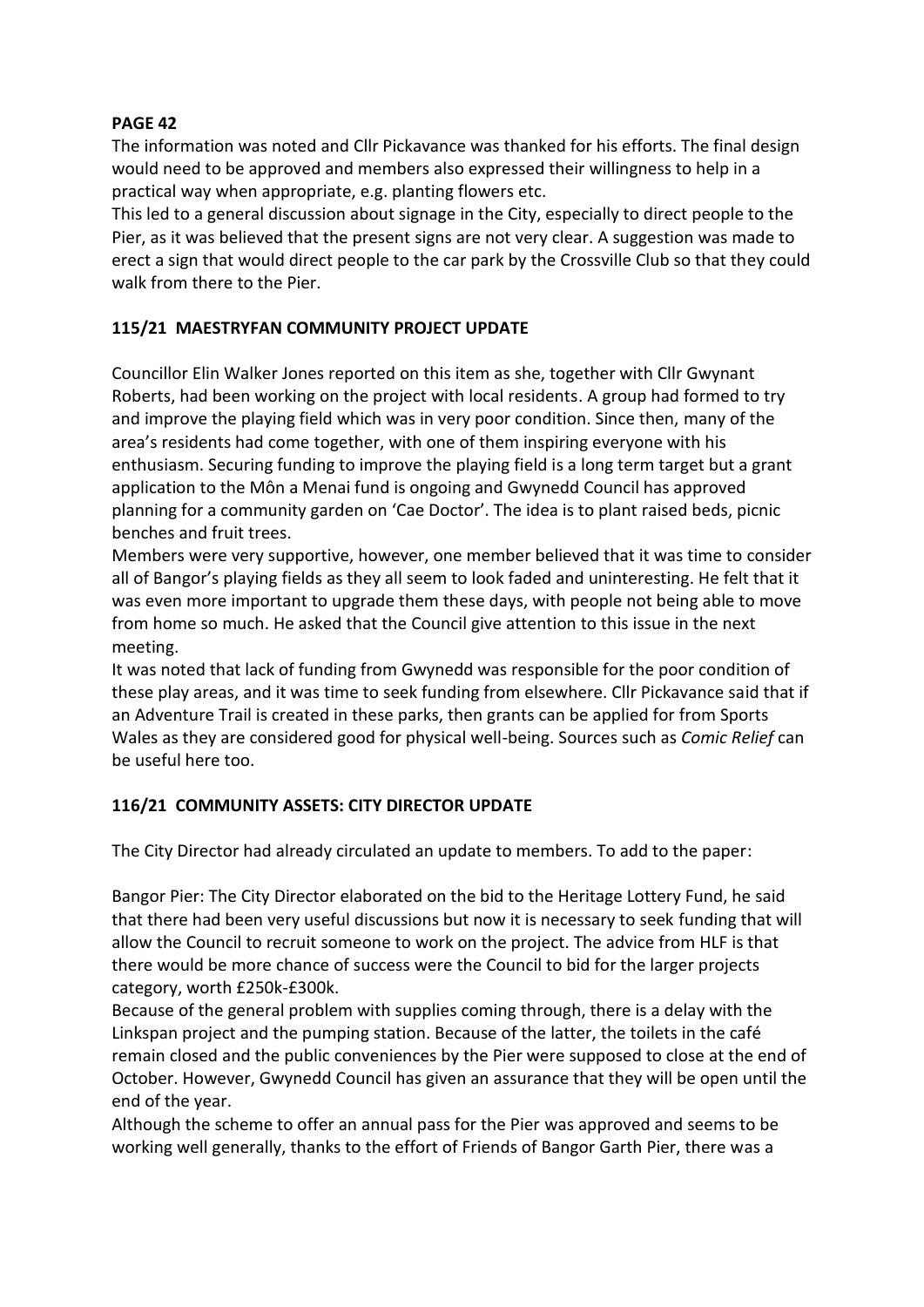general feeling that £25 year for visitors not living in the LL57 area was too high, and the suggestion was to reduce this to £10.

It was proposed to reduce the price for visitors to £10 and introduce a lifelong pass for £25. **IT WAS RESOLVED** to accept this.

Parking on the Pier has become difficult at busy times as the scaffolding is still in place, also parking permits had been given to Garth residents in the past. The City Director explained that the scaffolding and portacabins would remain in place for some time until work on the projects was completed. It was proposed not to issue parking permits for Garth residents in order to give priority to visitors to the Pier and **IT WAS RESOVLED** to accept this. One member said that there was an intention to hold a Halloween event on the Pier and volunteers would be welcome on the night.

The other items were as on the update. The excellent collaboration with Adra housing association in Diana Gardens was praised; and **IT WAS RESOLVED** to send a letter to Adra thanking them for their co-operation.

Forthcoming events. The City Director drew attention to the following:

31 October – Bangor Half Marathon and 10k (using the Pier)

5 November – the Bangor Lions Club does not intend holding the Fireworks night this year due to a lack of volunteers. What about the Council? It was noted that only 5 weeks remain to organise it. The City Director to discuss internally. The Pier would be one option. 14 November – Remembrance Sunday. Invitations will be sent soon.

10 December – the Awyr Las charity has expressed a wish to reorganise an event on the Pier. They would like to launch their campaign on this date. This would be to raise funds for Awyr Las but also to have a defibrillator on the Pier.

December – Christmas lights. The cost will be shared with Bangor First. There could be a delay in the delivery of the lights so locations for placing the lights this year will need to be considered.

# **117/21 WELSH GOVERNMENT PLACE MAKING GRANT APPLICATION: CITY DIRECTOR UPDATE**

The City Director stated that the application was still live. Members were reminded that this was a bid for £100k encompassing 6 themes. Welsh Government could contribute £70k but match funding would have to be found for the remainder. The detailed applications had already been sent to members. The money would have to be spent before the end of March 2022. The City Director asked members to consider committing £10k of the match funding. **IT WAS RESOLVED** unanimously to commit £10k match funding.

## **118/21 INVOICES FOR PAYMENT AND COUNCIL FINANCES**

Member approved the payment of invoices as detailed on the schedule to a total of £23,877.